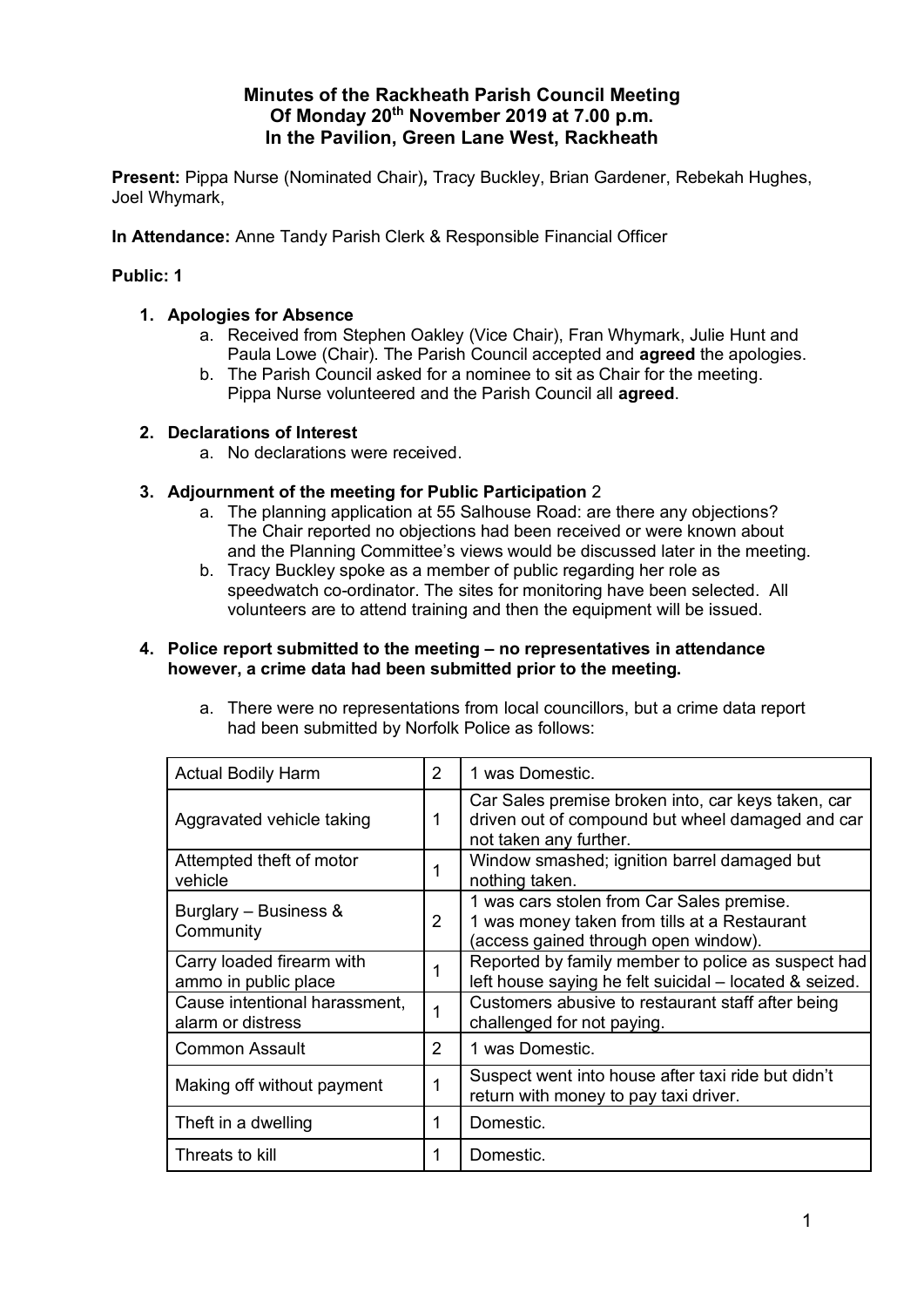- **5. To approve the minutes of the Parish Council meeting of 21st October 2019.**  The Parish Council deemed these to be a correct and accurate record of the meeting. All **agreed**.
- **6. To receive a report of any matters arising from the minutes not on the agenda and the Clerk's report.**
	- a. Item 10 (d) of the Minutes of 21<sup>st</sup> October 2019. The Clerk reported a preliminary discussion with Graham Sibley, Architect to transform ground at the North end of Stracey playing field into a small car park. He felt this would not give value for money and a better option would be the area next to the MPSA. However, the Council felt that the area earmarked was used for parking previously so it should not be a significant cost to return it to its previous state.
	- b. Item 11 of the Minutes of  $21^{st}$  October 2019. The Clerk fed back discussion with NCC Highways regarding a complaint about parking on Rackheath Industrial. This is being pursued with Highways and details of the cars in question are being sought so Highways can discuss the matter with the business owners concerned. The Parish Council felt however, that the more sensible solution would be yellow lines but a process needs to be gone through.
- **7. To receive the minutes of the Parks and Leisure Committee meeting of 13th October to include progress updates and recommendations concerning Pavilion Building Works**:
	- a. Pavilion building and set up progress no questions arising.
	- b. Report from Booking Assistant noted by the Parish Council. No questions arising.
	- c. Report back on the Fireworks event no questions arising.
	- d. To receive recommendations of the Committee on the following:
		- Overflow Car Park Signage The recommendation is for a lamp post mounted sign at £35 + VAT and £5.00 fitting + VAT. The Council all **agreed** to this recommendation.
		- Sound Proofing of the Main Hall The estimated cost of materials and installation is £1,500.00. The recommendation is for materials to be purchased and then the Clerk to obtain quotes for installation for consideration at the next Council Meeting. If the value falls below £1,500 then work was approved in advance by council, if the value is higher then the council must review and approve at next meeting. The Council all **agreed.**
		- The Heritage Cleaning quote for consumables the cost of all items were **agreed** by the Parish Council. The cost of sweeping mud from the front of the building after football is quoted at £14.73 per week. The Council felt cumulatively this was high. The volume of mud is to be monitored and if it doesn't improve the Clerk will email all football teams and ask them to minimise the foot traffic on the tarmac area at the front of the building. This was **agreed** by all. It was suggested that an extra boot brush is purchased for the edge of the field area. The Clerk will look into the cost of this.
		- For the provision of refuse bin and collection. The Clerk confirmed that BDC have stated a general waste bin only can be provided on fortnightly collections for £380.70 per annum. The Council all **agreed.**
		- Costing of repositioning pathway lighting next to Trinity Church the quote provided by Cozens Electrical is too high. The Clerk to obtain 2 more quotes from local electrical contractors.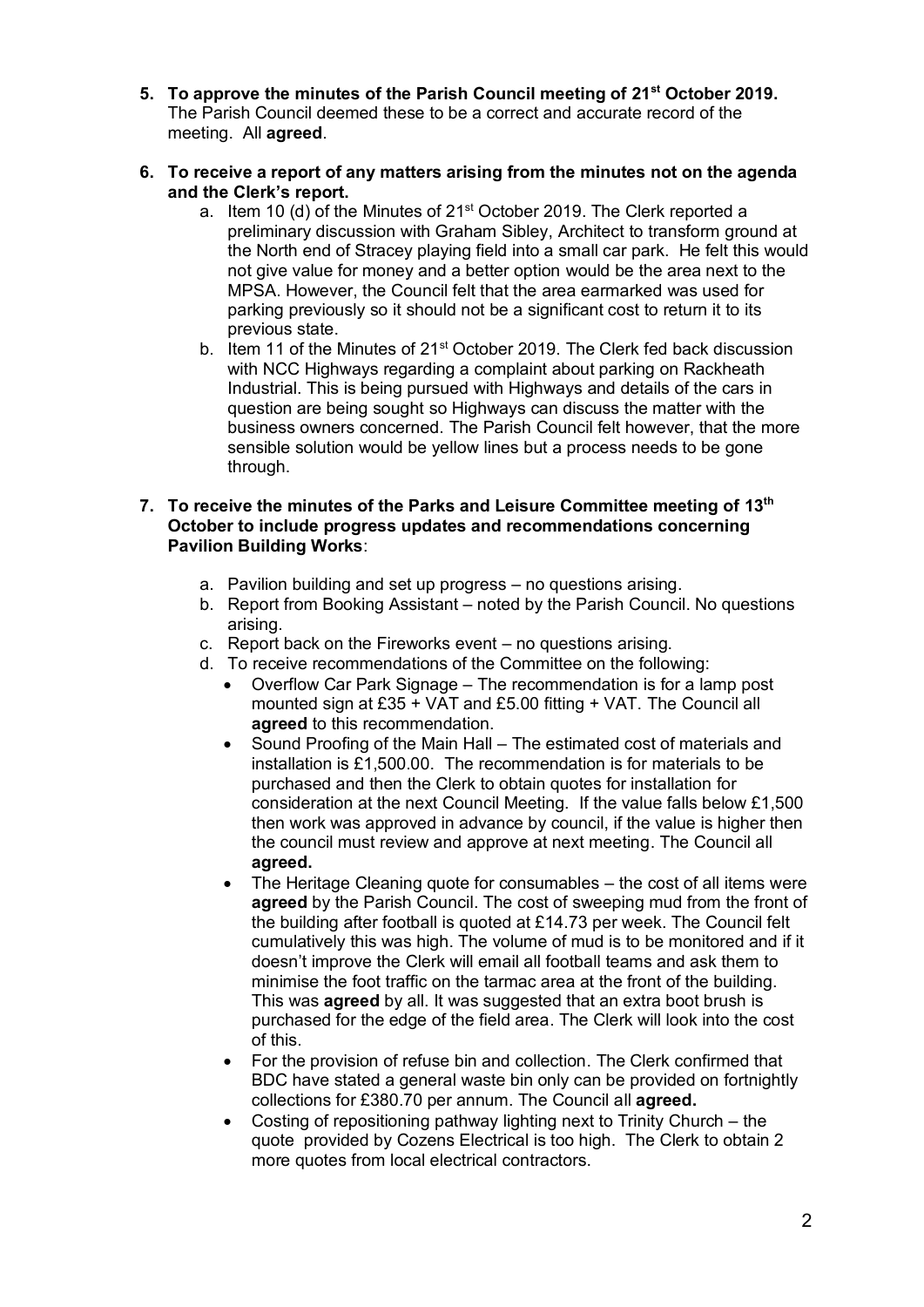## **8. To consider the following Planning Matters.**

- a. 20191590 Proposed Demolition of Dwelling & Erection of a Replacement Dwelling Location : 55 Salhouse Road, Rackheath, NR13 6PD Application Type: Full Planning
- b. The Planning committee has reviewed this application and makes the following recommendations:
	- i. The exterior of the building is not in keeping with other properties in the immediate vicinity.
	- ii. They are concerned about the impact of the height of the development on nearby buildings. These comments will be reported back to the Planning Department.
- c. The following application has been received 20191531: Erection of 4 x Two Storey Dwellings Location : Old School Playing Field, Green Lane West,Rackheath,NR13 6LU Applicant : Mr Dennis Jeans. This will be reviewed at the next meeting.

# **9. Accounts**

- a. **To approve Payments** as per the payments list attached.
	- i. It was noted there was a duplicate entry of salary (voucher no: 200 & 225) and requested that salary has the month stated in the notes to ensure easier reconciliation. The Clerk will amend.
	- ii. It was queried why the electricity bill is so high. The Clerk reported that a new 12-month contract had just been agreed with EON until we have a clearer picture of our usage. The previous bills have all been estimates but this seems to have prompted someone to come out and read the meter which has caught up with our actual usage.
	- iii. In relation to the payment to gs designs, the Council requested a breakdown of work carried out and time taken be provided, before payment is approved.
	- iv. It was raised why we pay to cut the Church grass twice. The Clerk confirmed this was both Trinity and All Saints Churches. Other than iii above all other payments were **agreed**.
- b. **To note the monthly bank reconciliation to 30 September 2019 and budget update.** 
	- i. The Council requested a balance for the events money allocated against the Parks and Leisure Committee. The Clerk agreed to obtain the information for the next meeting.
- c. **Update on line rental** refund from Talk Talk. No refund is to be issued for line rental paid during the duration that no line was installed. The Clerk to make a subject access request for all information held regarding this matter in preparation for a report to be prepared to Ofcom.
- d. **To consider projects and expenditure** for 2020/21 to be fed into the budgeting and precept projections for discussion by the Finance Committee. A request was made for play equipment. Brian asked the Committee to take into account that the Pavilion will make a loss in the first year.